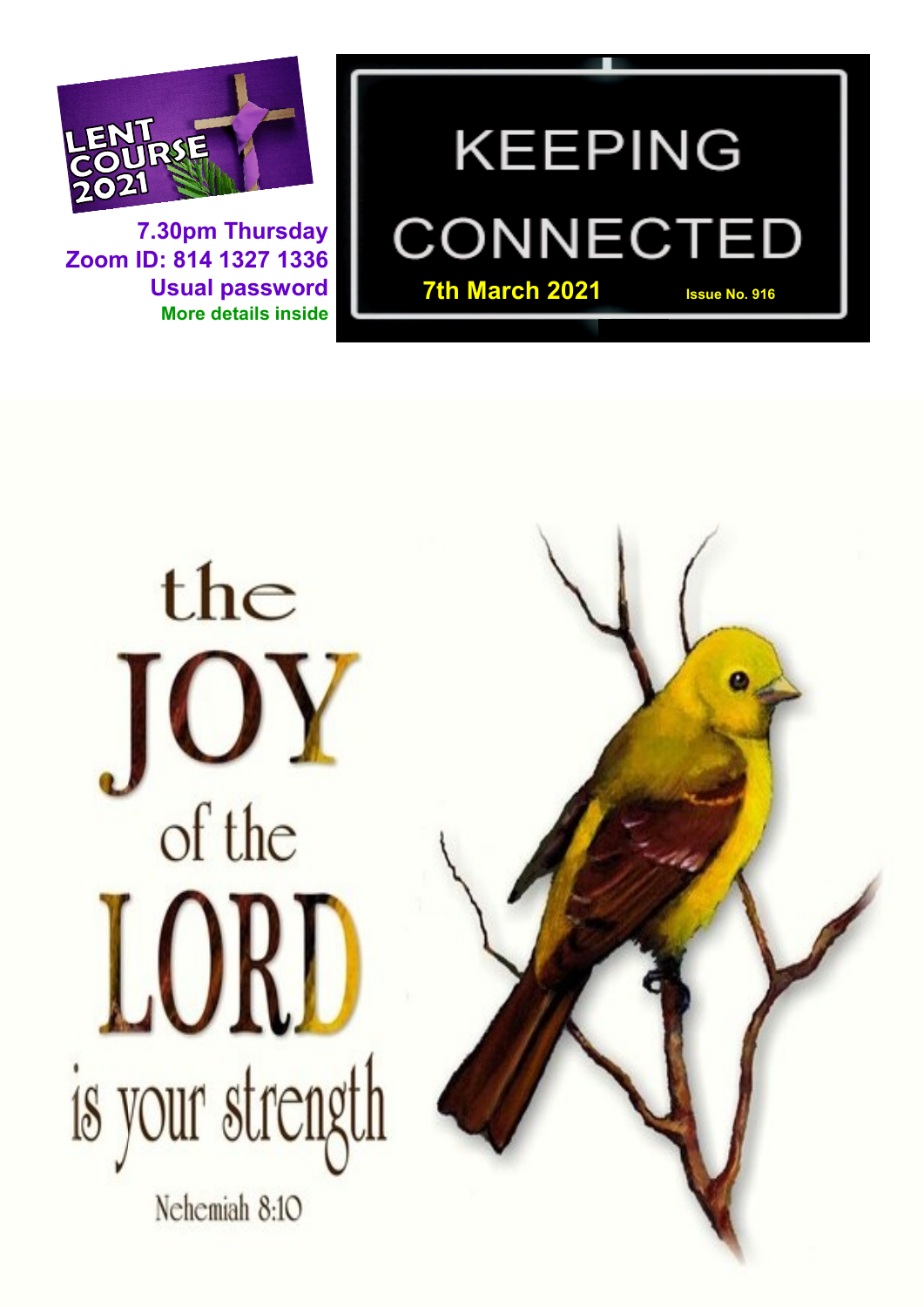### **WEBSITE LINK <https://www.emmanuelplymouth.co.uk/>**

#### **THE BEREAVEMENT JOURNEY**

Commencing on Monday 15th March at 7 pm, a series of six sessions will be offered, via Zoom, looking at the Bereavement Journey. It is designed to help people work through their grief and is suitable for anyone who has lost someone close, whether that be recent or some time ago. The format for the first five sessions will be two short films, produced by Holy Trinity Church, Brompton, followed by a time of discussion, wherein you can say as little or as much as you feel comfortable with. The final sixth session is optional and will cover faith questions in bereavement from a Christian perspective.

If you, or someone you know, would like to know more, please contact Kathryn (McGuinness)



| <b>SERVICES</b>        |                                                                |                                                       |  |
|------------------------|----------------------------------------------------------------|-------------------------------------------------------|--|
| <b>ON SUNDAYS:</b>     |                                                                |                                                       |  |
| <b>10.00am</b>         |                                                                | 10@10 - something for the children - live on FaceBook |  |
| <b>10.00am</b>         | Face-to-face service at St Paul's                              |                                                       |  |
| 10.30am                | Our main gathering together – on Facebook GoLive' or YouTube   |                                                       |  |
|                        | Although this is an online gathering, you may attend from this |                                                       |  |
|                        | Sunday if you are happy to adhere to restrictions              |                                                       |  |
| <b>9.00pm</b>          | A short service of Compline on Facebook 'Go Live'              |                                                       |  |
|                        | (available after as recording too)                             |                                                       |  |
| <b>ALL OTHER DAYS:</b> |                                                                |                                                       |  |
| <b>9.00am</b>          | <b>Monday – Saturday,</b>                                      | Morning prayers at <b>Facebook 'Go Live'</b>          |  |
| 10.30am                | <b>Wednesday</b>                                               | 10.30 Short agape service on Zoom                     |  |
| <b>9.00pm</b>          | Every day,                                                     | <b>Compline will be on the Emmanuel and St</b>        |  |
|                        |                                                                | Paul's Facebook page 'Go Live' and                    |  |
|                        |                                                                | available afterwards as a recording.                  |  |

**WEEKLY PRAYER ROOM [7.30pm Wednesdays / ZOOM ID: 141 678 796 / Usual password](https://us04web.zoom.us/j/141678796?pwd=VERURTVtcWQzbkZvdXFRMnJpKzg3dz09)**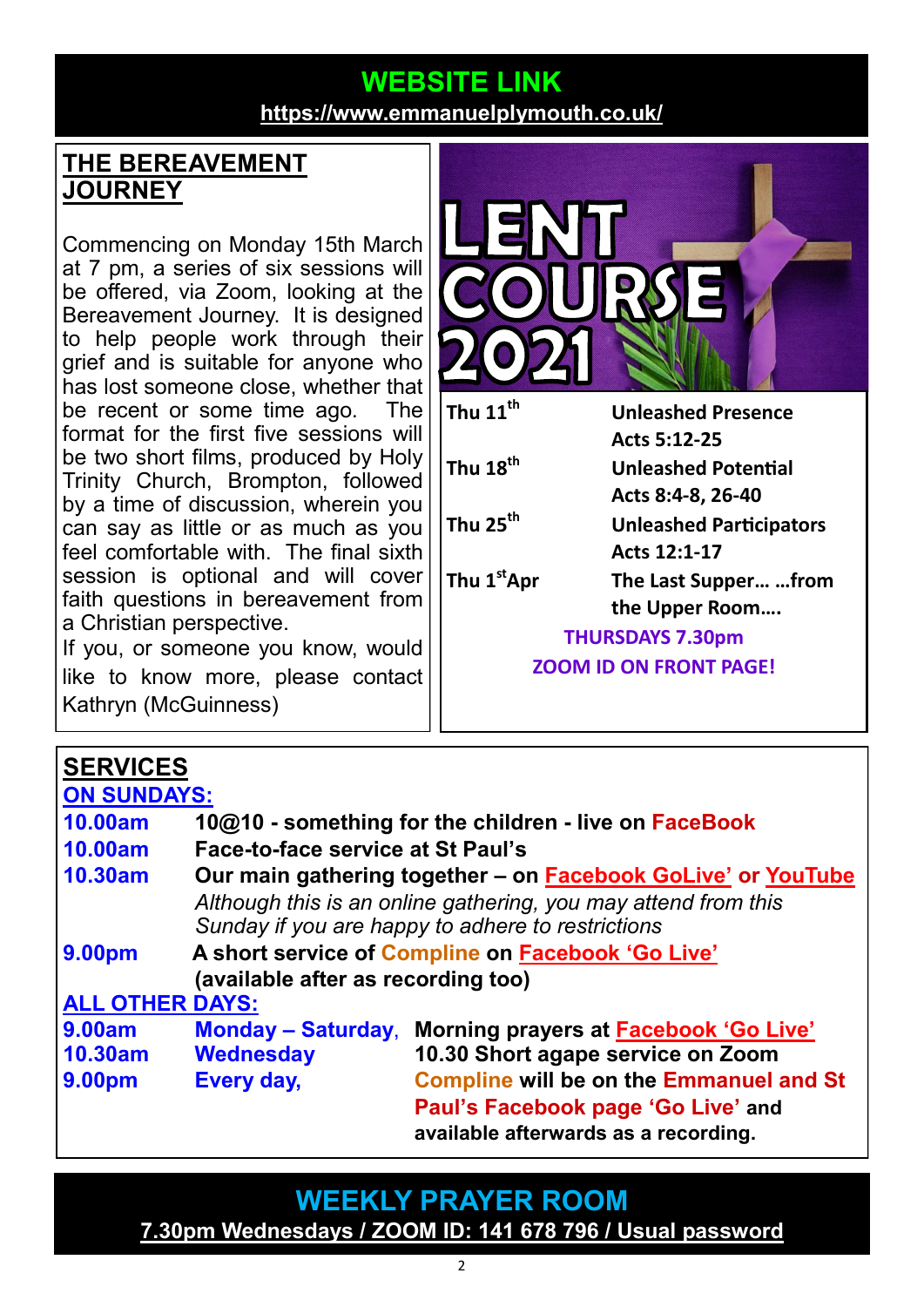## **MAGAZINE LINK**

**<https://www.emmanuelplymouth.co.uk/Publisher/File.aspx?ID=278878>**

#### **SUPPORT THE MISSION OF THE MONTH** - [BIBLE SOCIETY](https://www.biblesociety.org.uk/)

The Bible Society is a charity working in 200 countries, **on a global mission to bring the Bible to life for every man, woman and child.**

How about a delicious homemade cake or preserve? Would you like one in exchange for a donation to The Bible Society? Here is what is on offer this week:- **CAKES Lemon Drizzle Cake** contact Dominie Burns 01752 665446 **Classic Victoria sandwich and/or ginger cake** contact Sheila Tigwell 01752 651515 **Flapjacks** contact Anne Tillett 07717 37874 **Fruit cake, chocolate cake** contact Aileen Nuttall 01752 224400 **Teabread** contact Ginnie Serpell 01752 261751

**Lemon Yogurt Cake, Weetabix Loaf Cake** contact Rosemary & Chris 01752 263217 **Carrot Cake, Bakewell slices** Linda Wheeler 01752 227003 **PRESERVES**

**Jams (NB apple & cinnamon!), marmalade, chutney (priced)** Dominie 01752 665446 **crab apple jelly** contact Aileen Nuttall 01752 224400

Please ring the donor to order and arrange collection or delivery. Would you like to join the list and be 'a cake donor'? - please contact Linda Along with supporting the Mission of the Month this will help us to keep in touch. You can always exchange your cake for someone else's, and both give to Bible Society Thank you to those who have already made donations – keep them coming ! Any queries: Contact Linda Wheeler 01752 227003 or Dominee Burns 01752 665446 Mission of the Month February SASRA £400 raised. Thank you.

# **Breaking News…..**

I am delighted to announce that we have now appointed Stephen Wildgoose as our part time youth leader (11-18) at Emmanuel Church. He takes over the leadership from Kate and Bert Tayler who, with others, have put in absolutely sterling and unstinting service - particularly over this last Covid year. We trust that existing Pathfinder helpers will continue to lend their support. This will be critical to the ongoing development of the youth ministry as Stephen takes the helm.

This is such great news. As a church we have been praying for this constantly and now have both Holly Martin and Stephen as our answers. Not only do their appointments cover these vital ministries for the present times, but they also bode well for, and demonstrate our commitment to, the future nurture of our young people. 'My God will meet all your needs according to his abundant riches in Christ Jesus' *Philippians 4:19* Praise the Lord! Karl



**YOU TUBE SUNDAY SERVICE STREAMING LINK <https://www.youtube.com/channel/UCqTPdwPeUXD1TIFuG76xLfg>**